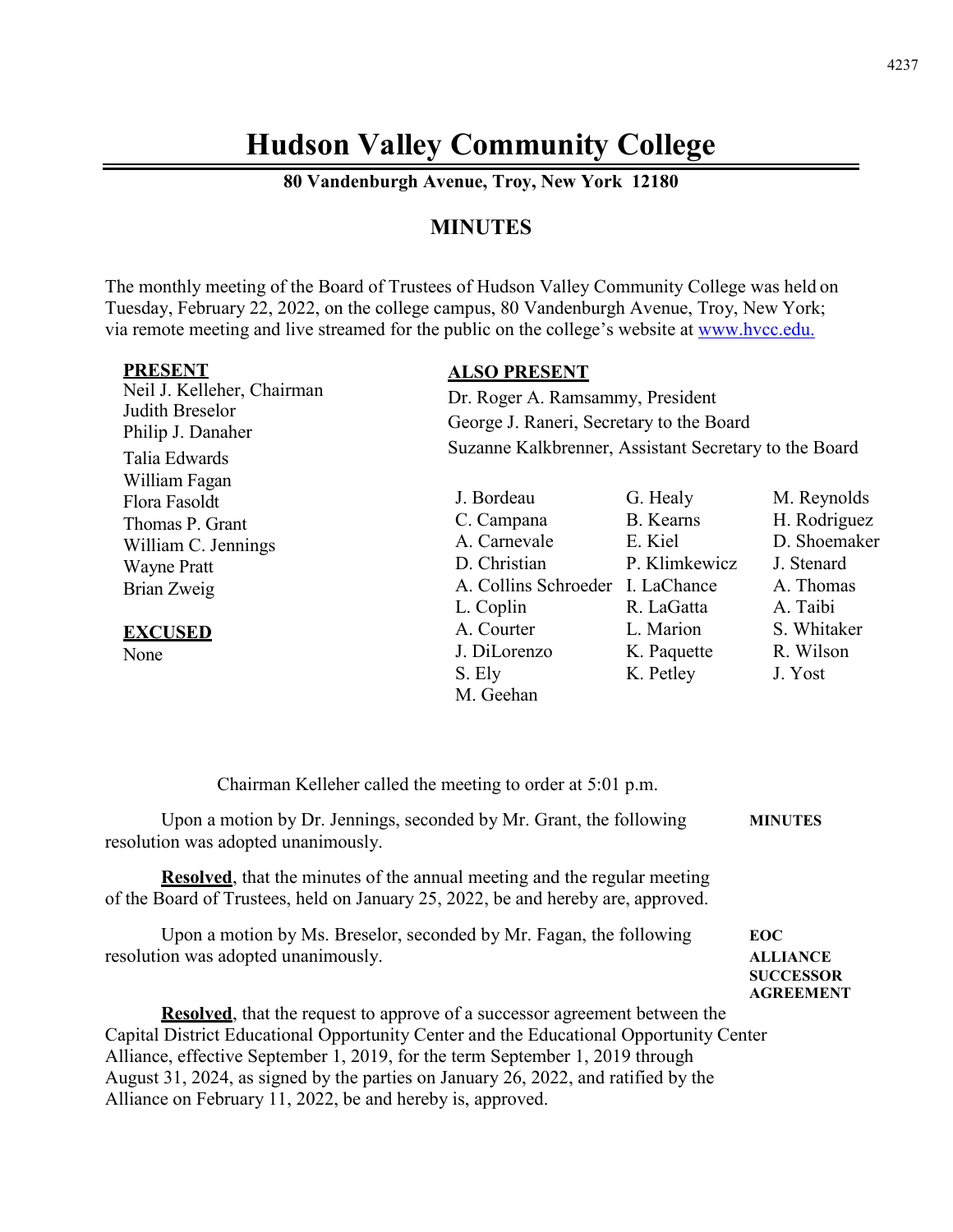Upon a motion by Mr. Fagan, seconded by Dr. Jennings, the following **HVCC FOUNDATION** resolution was adopted unanimously. **APPROVAL OF FY2021**

**Resolved**, that the request for approval of Hudson Valley Community College Foundation, Inc.'s Audited Financial Statements for FY2021 as of June 30, 2021, as conducted by UHY, LLP, as recommended by the Foundation Board of Directors on November 17, 2021, be and hereby is approved.

Upon a motion by Mr. Pratt, seconded by Mr. Fagan, the following **DELEGATION OF** resolution was adopted unanimously. **AUTHORITY—**

**Resolved**, that the request for approval of the delegation to the Chairman of the Board the authority to execute a third amended and restated contract for employment between the Hudson Valley Community College Board of Trustees and Roger A. Ramsammy for a term beginning September 1, 2021 and ending August 31, 2026, with terms to be determined by the parties and in a form acceptable to counsel, be and hereby is, approved.

### **INFORMATION ITEMS INFORMATION**

The following information items were noted: **ITEMS**

#### **A. FULL-TIME NON-TEACHING PROFESSIONALS**

| 1. | Office of the President and Office of the Vice President for Student Affairs |              |
|----|------------------------------------------------------------------------------|--------------|
|    | Kelly Bunkley, Confidential Administrative Assistant,                        |              |
|    | f/t appt., eff. 2/28/22                                                      | \$41,000/yr  |
| 2. | Academic Affairs                                                             |              |
|    | Meredith O'Connell, Coordinator of Workforce Programs,                       |              |
|    | Office of Economic Development and Workforce Initiatives.                    |              |
|    | f/t prob. appt., eff. $2/2/22$ or thereafter                                 | \$45,000/yr  |
|    | Jennifer Devine, NYSERDA Grant Manager,                                      |              |
|    | Office of Economic Development and Workforce Initiatives,                    |              |
|    | f/t appt. (grant-funded), eff. $1/31/22$ or thereafter                       | \$57,000/yr  |
|    | <b>B. FULL-TIME NON-INSTRUCTIONAL/CLASSIFIED STAFF</b>                       |              |
|    | 1. Academics                                                                 |              |
|    | Deron Clark, Program Assistant, Academics III,                               |              |
|    | TEC-SMART,                                                                   |              |
|    | f/t prov. appt., eff. $2/14/22$                                              | \$18.6706/hr |
|    | <b>C. PART-TIME FACULTY</b>                                                  |              |
|    | 1. School of Health Sciences                                                 |              |
|    | Dr. Joseph Juracka, Instructor,                                              |              |
|    | Dental Hygiene,                                                              |              |
|    | p/t appt., eff. 1/24/22 or thereafter                                        | \$75.74/hr   |
|    | <b>D. PART-TIME NON-TEACHING PROFESSIONALS</b>                               |              |
|    | 1. External and Government Affairs                                           |              |
|    | Thomas Connolly, Photographer,                                               |              |
|    | Multimedia and Video Services,                                               |              |
|    | $p/t$ appt., eff. $1/31/22$ or thereafter                                    | \$35.00/hr   |

4238 **AUDIT**

# **PRESIDENT'S**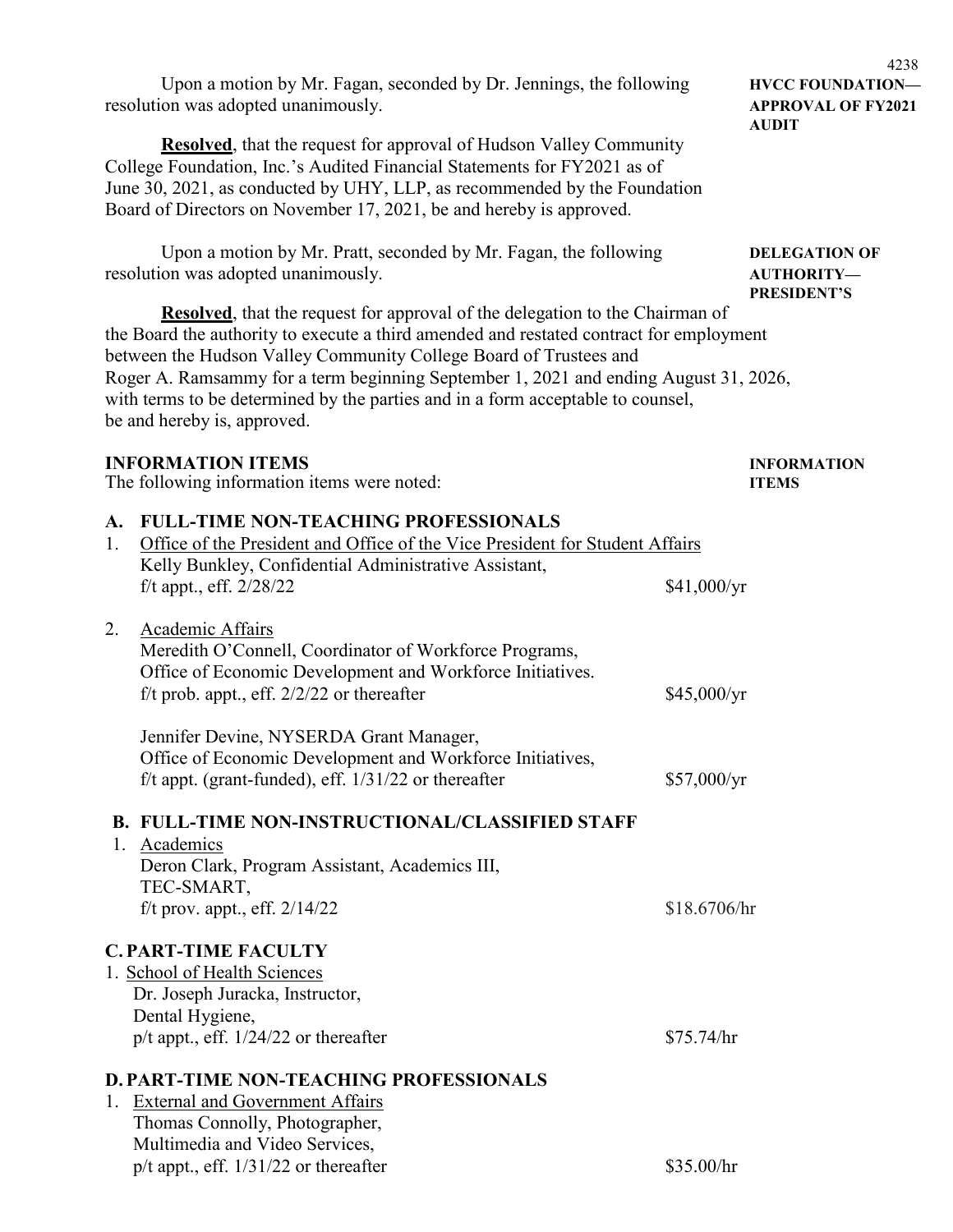|    | Maria Gesek, Photographer,<br>Multimedia and Video Services,<br>$p/t$ appt., eff. $1/31/22$ or thereafter           | \$35.00/hr      |
|----|---------------------------------------------------------------------------------------------------------------------|-----------------|
|    | Tatiana Liu, Photographer,<br>Multimedia and Video Services,<br>$p/t$ appt., eff. $1/31/22$ or thereafter           | \$35.00/hr      |
|    | John Longton, Photographer,<br>Multimedia and Video Services,<br>$p/t$ appt., eff. $1/31/22$ or thereafter          | \$35.00/hr      |
|    | Samuel Mere, Photographer,<br>Multimedia and Video Services,<br>$p/t$ appt., eff. $1/31/22$ or thereafter           | \$35.00/hr      |
|    | John Stegmann, Photographer,<br>Multimedia and Video Services,<br>$p/t$ appt., eff. $1/31/22$ or thereafter         | \$35.00/hr      |
| 2. | <b>Student Affairs</b><br>Austin Caark, Esports Coach,<br>Intercollegiate Athletics,<br>$p/t$ appt., eff. $2/10/22$ | $$1,157.86$ /yr |
|    | Robert Neumann, Esports Coach,<br>Intercollegiate Athletics,<br>$p/t$ appt., eff. $2/10/22$                         | $$1,157.86$ /yr |
|    | Casey Rowland, Assistant Softball Coach,<br>Intercollegiate Athletics,<br>p/t appt., eff. 1/20/22                   | $$1,368.38$ /yr |

#### **E. RESIGNATIONS**

- 1. Kari Benn, Instructor, EOC, eff. 2/23/22
- 2. Leslie Davis, Advisement Coordinator, School of STEM, eff. 3/4/22
- 3. Diane Dreifus, Advising Specialist, Individual Studies and Liberal Arts, eff. 2/4/22
- 4. Megan McGreevy, Advising Specialist, Business and Criminal Justice, eff. 3/8/22
- 5. Gina Ricci, Director of Budget, Administration and Finance, eff. 4/1/22

# **F. RETIREMENT**

- 1. Dr. Lucille Marion, Vice President and Executive Director, Capital District Educational Opportunity Center, eff. 5/27/22
- 2. Christopher G. Testo, HVAC Technician, Facilities, eff. 2/18/22

# **G. HVCC MONTHLY FINANCIAL REPORTS**

- 1. 2021-2022 Fiscal Year Operating Budget Summary as of 1/31/2022
- 2. Capital Expenditures, January 2022 and cumulative

# **H. FACULTY STUDENT ASSOCIATION FINANCIAL REPORTS**

1. FSA Financial Reports, period ending 1/31/2022